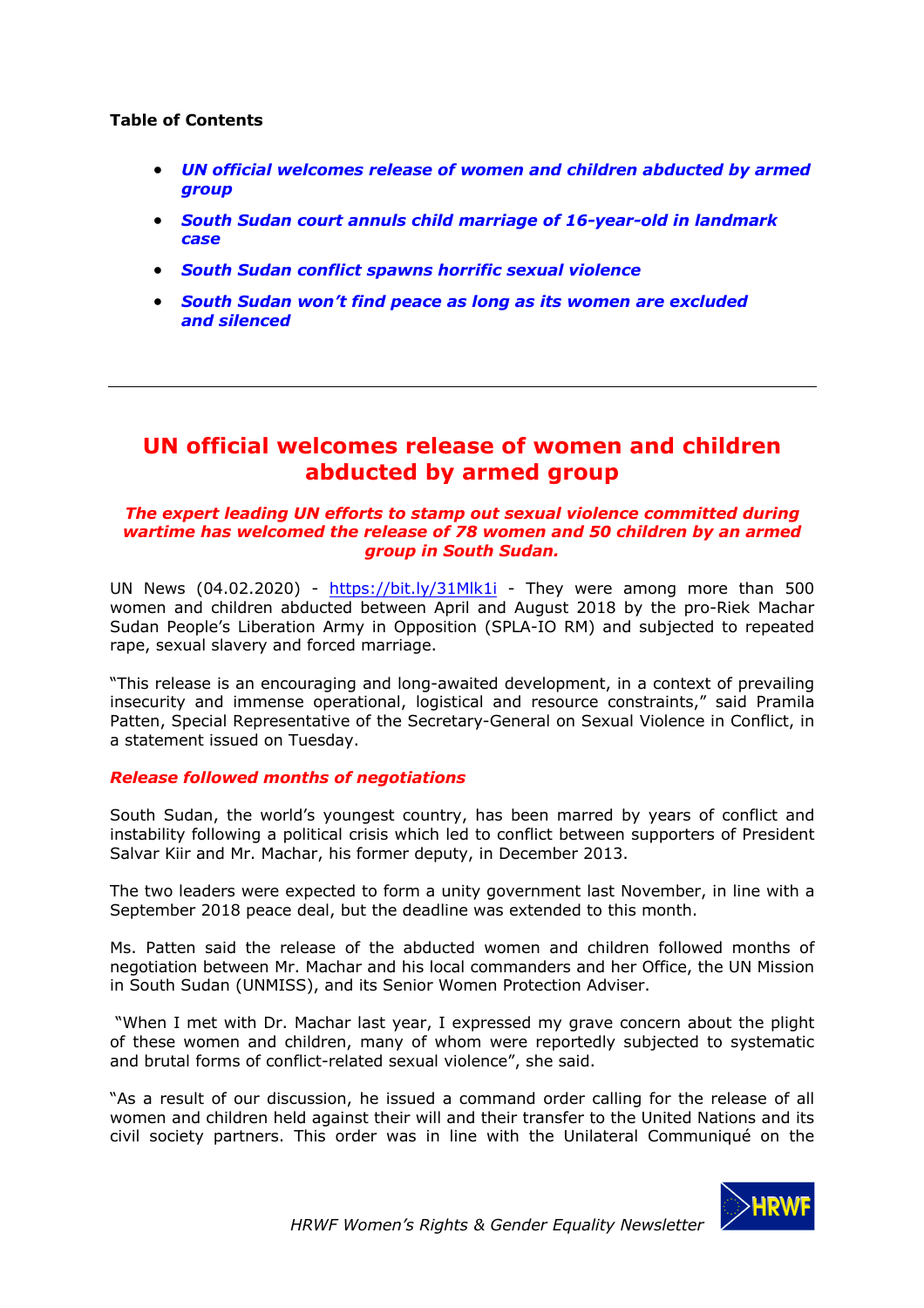Prevention of Conflict-Related Sexual Violence, which was signed by the SPLA-IO in 2014 in the framework of my mandate".

### *Women and children inspired to come forward*

The women and children who were freed had been held for many months in military bases in the Western Equatoria region of South Sudan.

They are currently being supported by the UN and its civil society partners and have been referred for medical and psychosocial support.

Several of the women are pregnant and also have been referred to prenatal healthcare facilities.

Ms. Patten said their release is encouraging other women and children to come forward and seek support.

Her Office will continue to advocate for the release of the remaining abductees being held in Western Equatoria.

# **South Sudan court annuls child marriage of 16-year-old in landmark case**

### *South Sudan has one of the highest rates of child marriage in the world.*

By Hellen Toby

Global Citizen (09.07.2019) - https://bit.ly/2NZbXIH - A court in South Sudan has annulled a child marriage, in a rare legal case that activists say could signal a turning point for women's rights in the conservative country.

The marriage of a 16-year-old girl, the daughter of a cattle herdsman, to a 28-year-old man was deemed illegal by a court in Kapoeta late last month, the southern state's information minister Simon Karlo said this week.

Despite the legal age of marriage being 18, more than 50% of South Sudanese girls are wed before their 18th birthday, according to the United Nations children's agency UNICEF.

Poverty, climate change, low levels of literacy and gender inequality in education have fuelled child marriage in the country for years.

But activists said last month's ruling, the first of its kind in South Sudan's eight-year history, could set a precedent for other girls in the country wishing to end marriages entered into at a young age.

"Child marriage is common in Kapoeta because the communities are cattle keepers and so they use their daughters for wealth," Karlo told the Thomson Reuters Foundation by phone.

"It is indeed the first time for a court here [in South Sudan] to take on such a case."

The girl's father, uncle and groom were each sentenced to three years in prison after arranging the marriage.

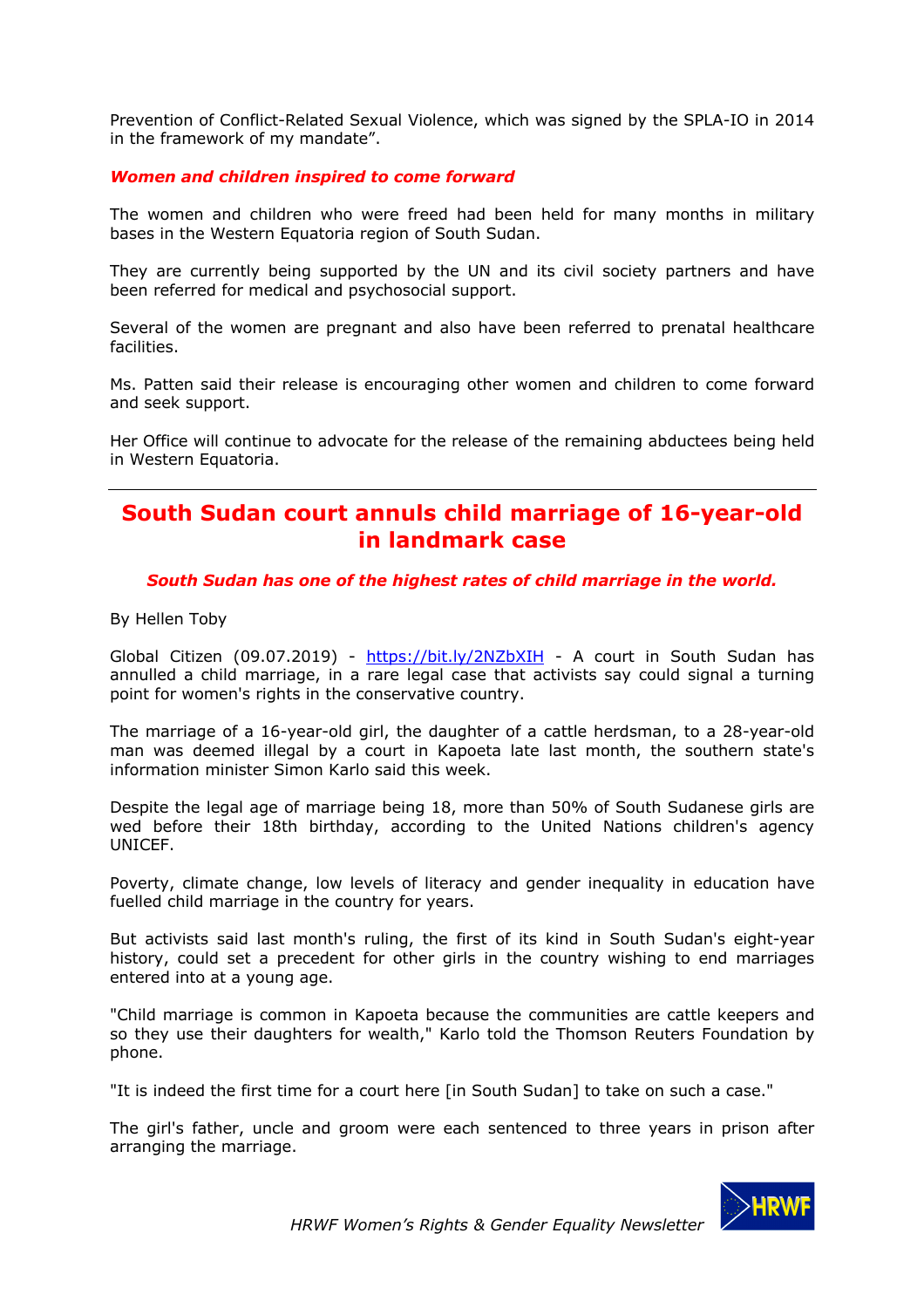It involved paying a dowry of 60 cows to the bride's family, according to Steward Women, the advocacy group that provided the girl with legal assistance.

The ruling against the three men was later overturned at the request of the girl and on the condition of a written "commitment" from the men pledging not to force her into marriage again.

"As a way of harmonizing the statutory law and customary law, the sentence was suspended and the girl was put under the protection of a guardian," said Josephine Chandiru, executive director of Steward Women which offers legal advice to victims of sexual and gender-based violence.

"This was a historical moment ... The judge opened a gateway for us to use it as a precedent in future child marriage cases."

South Sudan has the seventh highest prevalence of child marriage in the world, according to UNICEF's head of child protection, Jean Leiby.

"Already the fact that this issue came to court is a step forward in South Sudan," Leiby said.

He called for improvements in the education of children and their parents as a way to combat child marriage.

"In many places in the country, many people do not know the modern laws," he said. "So in line with that, sometimes you cannot blame the community for some actions because they don't know."

# **South Sudan conflict spawns horrific sexual violence**

By Katharine Houreld

Reuters (02.12.2016) - http://reut.rs/2hhkMrY - South Sudanese soldiers brutally raped an elderly woman and a pregnant woman lost her baby after being gang-raped by seven soldiers, according to United Nations investigators.

The U.N. human rights investigators presented the testimonies on Friday, saying increasingly brutal attacks on women are an integral part of spreading ethnic cleansing. They said the violence could spill into genocide.

"The scale of gang rape of civilian women as well as the horrendous nature of the rapes by armed men belonging to all groups is utterly repugnant," said the chairwoman of the U.N. independent commission on human rights, Yasmin Sooka.

"Women are bearing the brunt of this war along with their children ... rape is one of the tools being used for ethnic cleansing."

South Sudan became independent from Sudan in 2011 and had a brief period of celebration before ethnic tensions erupted amid allegations of widespread corruption.

In December 2013, fighting broke out months after President Salva Kiir, from the Dinka ethnic group, sacked vice president Riek Machar, a Nuer.

The sporadic fighting has increasingly taken on ethnic dimensions. Many of the smaller tribes accuse the Dinka of targeting them. Rebels have also targeted Dinka.

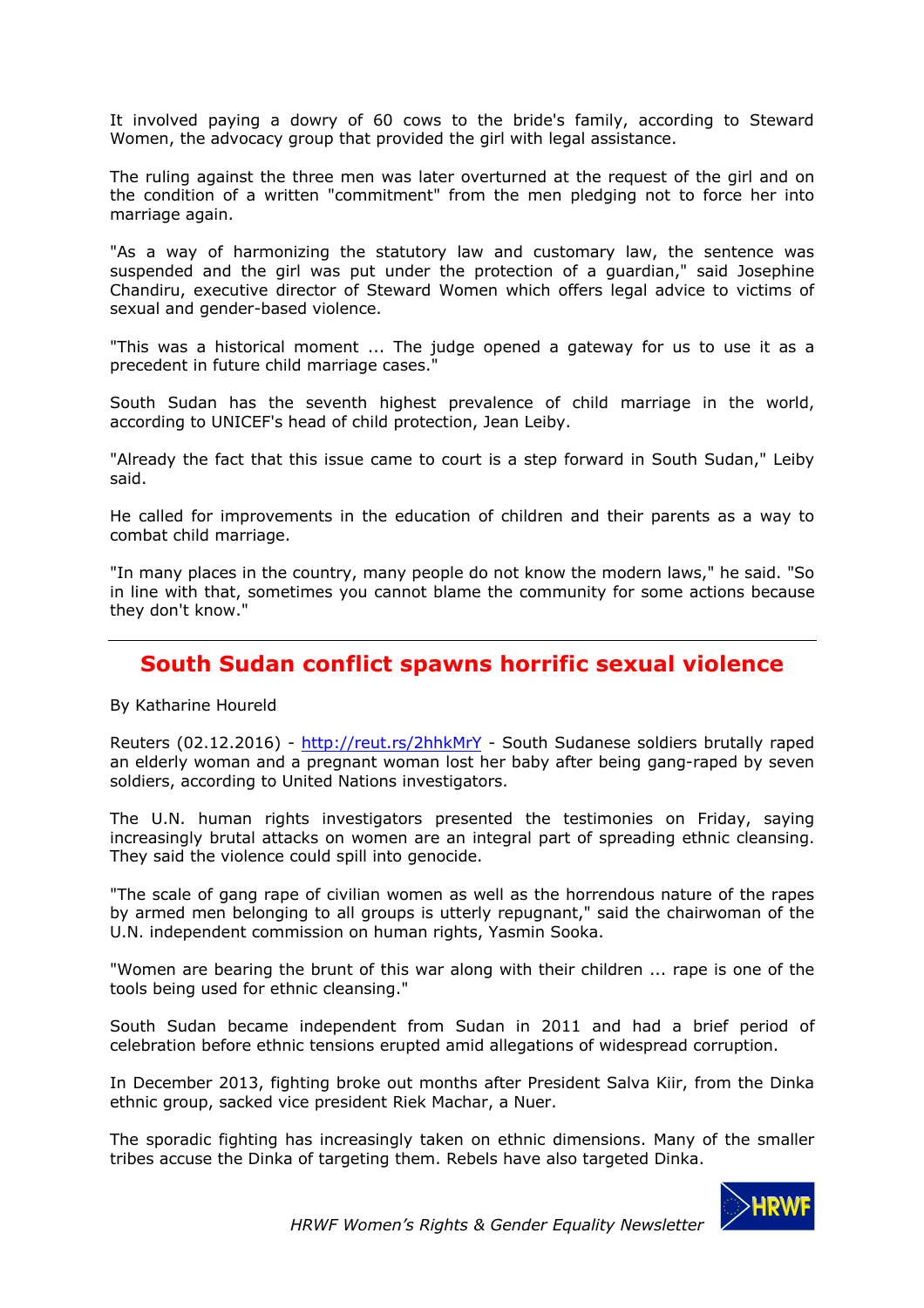Women across the country were being subjected to sexual slavery, tied to trees and gang-raped or passed from house to house by soldiers, said Sooka, who said rebels were also committing atrocities.

Three in five women in U.N.-administered "protection of civilian" sites around the capital Juba experienced rape or sexual assault, according to a 2016 report by the U.N. Population Fund. The sites are meant to offer safe shelter for civilians.

Government officials and commanders on all sides had a legal duty to prevent their soldiers from preying on civilians, said Sooka's colleague Kenneth Scott, a former prosecutor.

"Commanders, officers will be held accountable for failing to exercise command and control," he said, warning failure to prevent atrocities could result in prosecution.

he shaky 2015 peace agreement that was supposed to end the latest round of fighting provided for a hybrid court to be set up with responsibilities divided between the African Union and South Sudan, but progress on setting it up was "very slow", Scott said.

South Sudanese officials were not available to comment on the investigators' findings, but on Thursday, Kiir told Reuters that no ethnic cleansing was taking place in South Sudan. The military has repeatedly denied targeting civilians.

Scott said the government had had almost "no reaction" to the commission's findings.

# **South Sudan won't find peace as long as its women are excluded and silenced**

The Conversation (15.09.2016) - http://bit.ly/2ctZwzc - Coming after decades of conflict and a hard-won victory, there were high hopes that South Sudan's independence would lead to a lasting peace. But those hopes have so far been thwarted.

Starting in July 2016, the world's youngest country has been plunged back into another cycle of violence and an ensuing humanitarian crisis. The most recent relapse has prompted renewed peace negotiations to try and find a path towards establishing a protection force for war-ravaged civilians. The existing mandate of the UN Mission there, UNMISS, has been expanded by increasing the number of peacekeepers – but no new innovations to try and transform the conflict seem to be forthcoming.

And despite the significant impact that conflict violence has had on South Sudanese women, the international community's response continues to ignore the conflict's very gendered characteristics.

This is a very serious omission. If South Sudan's civilians are to be meaningfully protected from violence, and if the country is ever going to establish a stable and just society, the response to the latest events has to start incorporating gender perspectives.

A globally recognised framework for making this happen already exists. Known collectively as the Women, Peace and Security (WPS) agenda, it was first established in 2000, and is designed to help ensure that women's experiences inform the pursuit of peace and security. Essentially a constellation of eight UN Security Council Resolutions, it advocates National Action Plans for all UN member states to implement gender perspectives in their conduct of domestic and international public policy.

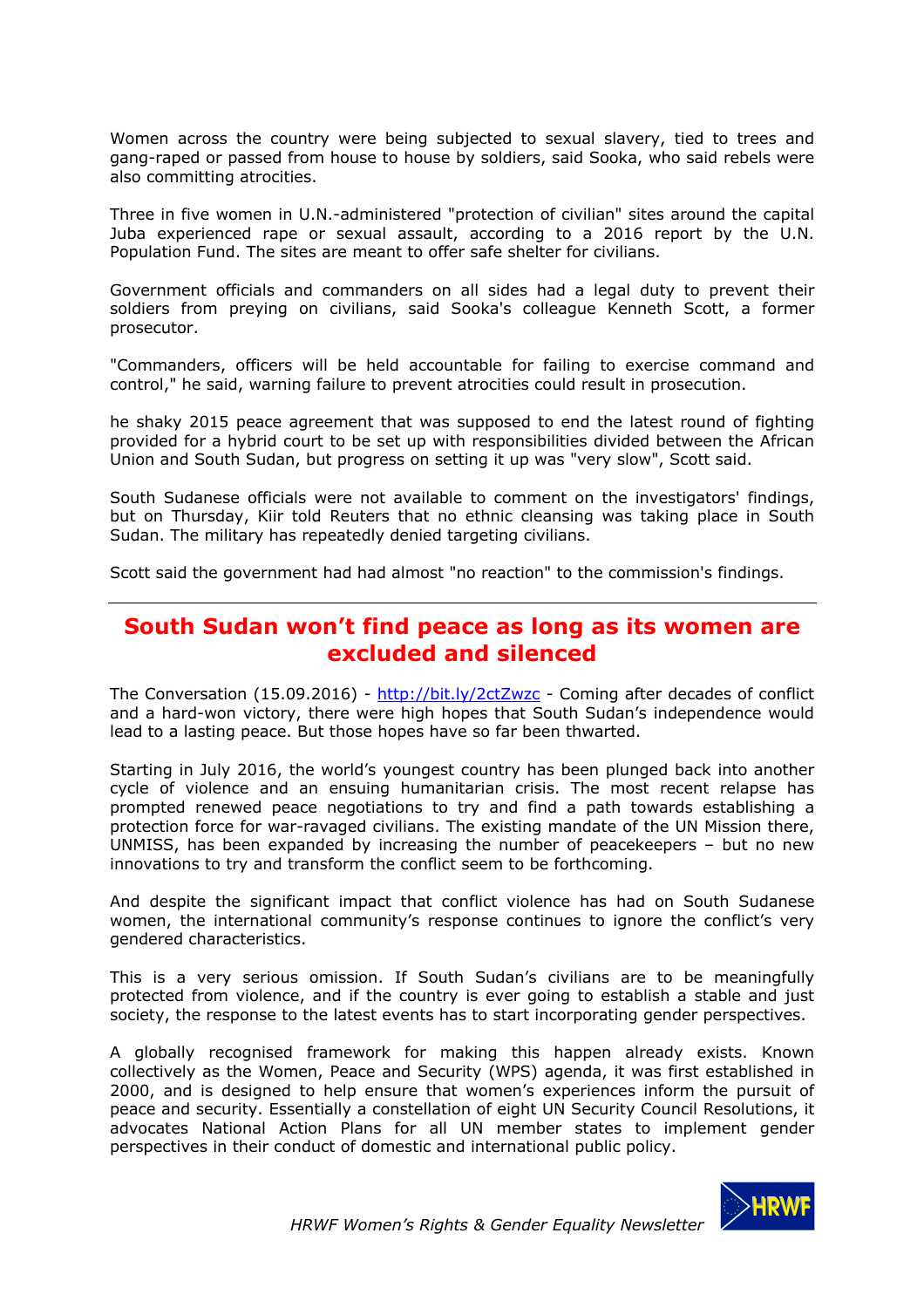But even though many countries have done the same, there are significant gaps in its implementation. South Sudan itself launched a National Action Plan for implementing the WPS agenda earlier this year, but gender relations continue to weigh heavy in the South Sudanese conflict.

To change the status quo, the country and those trying to help solve its problems need to focus on three areas: gendering peacekeeping, prosecuting sexual gender-based violence, and ensuring that local women's groups can fully participate in the peace process.

### *Keeping the peace*

As the UN prepares to expand UNMISS's mandate, it must include more female peacekeepers in the mission. This is not a priority unique to South Sudan; less than 5% of military peacekeepers around the world are women, even though two of the WPS's resolutions explicitly advocate that women be deployed in these missions.

In an arena such as South Sudan, female peacekeepers can be essential to building trust. For all the good peacekeeping missions can do, they are notorious for incidents of violence and criminality committed with impunity. Put simply, it is mainly men in uniforms (of all stripes) whom South Sudanese women have to fear, and that greatly undercuts their confidence in troops sent to keep them safe. Putting more women in peacekeeping uniforms could both cut down on abuse and build trust that's currently just not there.

And besides, as Resolution 1888 states, "the presence of women peacekeepers may encourage local women to participate in the national armed and security forces, thereby helping to build a security sector that is accessible and responsive to all, especially women".

In South Sudan, the main perpetrators of gender-based sexual violence are men affiliated with the official military or opposition militia. In one recent high-profile incident of rapes against both locals and foreigners, UN peacekeepers failed to protect the victims. This very particular form of violence is a huge problem – and yet there are almost no institutional mechanisms in place to prosecute those who commit it.

#### *Women on the ground*

In a recent report on the situation in South Sudan, the African Union concluded that existing institutions were simply not able to offer the justice that so many victims need and deserve. To compound the problem, the social stigma attached to victims of gendered sexual violence makes it very difficult to bring their assailants to justice with formal public investigations, which again tend to overlook women's needs and experiences.

The problem isn't just national; internationally mediated peace negotiations all over the world have a sad tendency to be gender-blind and to overlook and exclude women's voices and experiences. The efforts to tackle the crisis in South Sudan are therefore far from unique in this regard.

But given the very gendered nature of the insecurity there and the fact that more than 60% of the country's people are women, listening to and protecting them must be a critical priority.

An excellent way to do this would be to engage properly with South Sudanese women's groups, which are already trying to get women a more central role in the peace process.